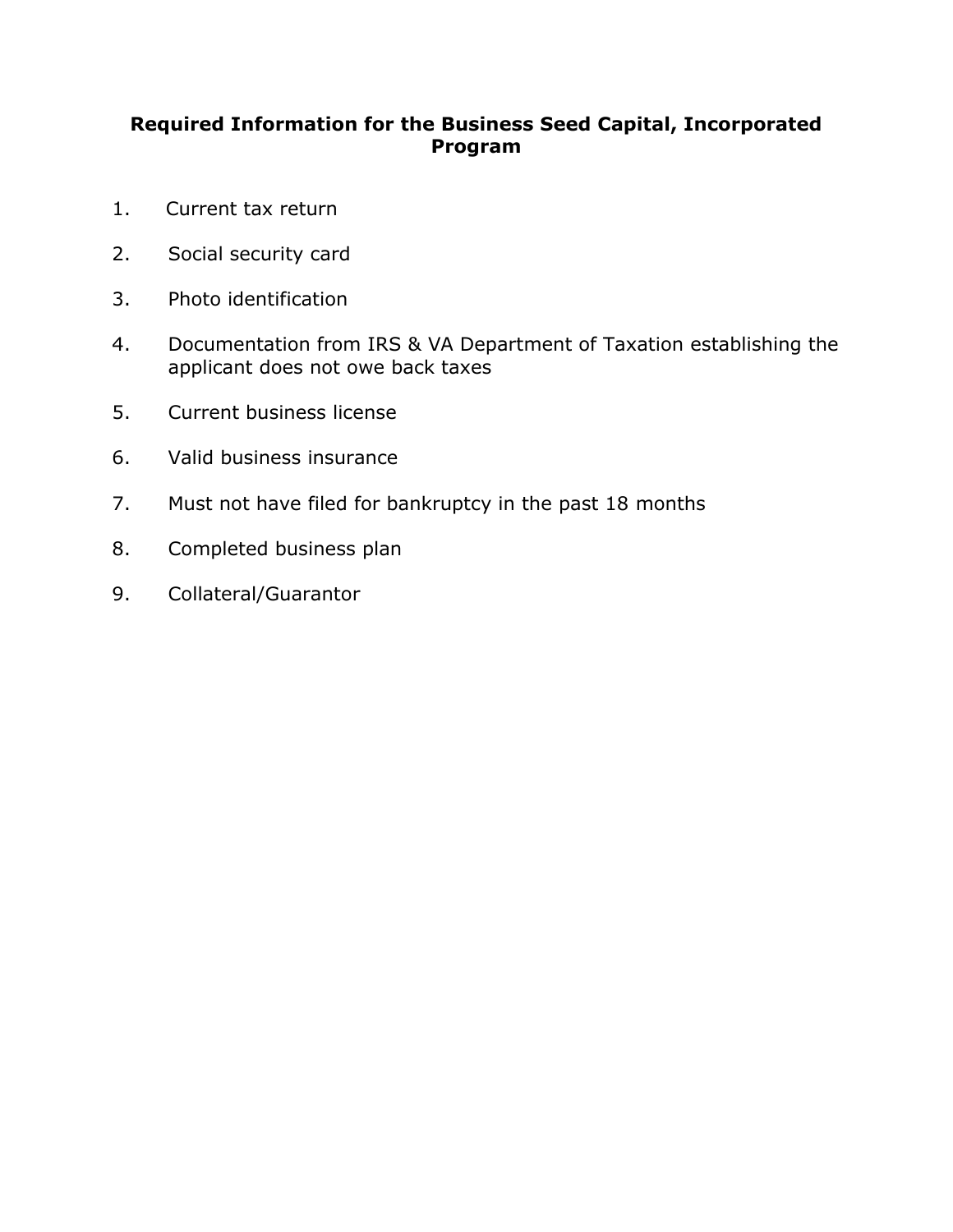

## **n·o~** BUSINESS SEED

#### **BUSINESS PLANNING** Select all that you've completed or prepared.

| <b>Cover Sheet</b><br><b>Name and Address</b><br><b>General Business Information</b><br><b>Business Description</b><br><b>Short-Term Goals</b><br><b>Long-Term Goals</b><br><b>Marketing</b><br><b>Target Market</b><br>$\bullet$<br><b>Marketing Plan</b><br><b>Customer Service</b><br>$\bullet$<br><b>Product or Service</b><br><b>Location Description</b><br>$\bullet$<br><b>Competition</b><br>$\bullet$ | <b>Organizational Structure</b><br><b>Risk Management</b><br><b>Government and State Regulations</b><br><b>Cash Flow Projection</b><br><b>Strengths</b><br>Weaknesses<br><b>Additional Business Documentation</b><br>Copy of Letters of Intent<br>$\bullet$<br>Copy of all required Business Licenses<br>$\bullet$<br><b>Copy of Contracts</b>                                                          |
|----------------------------------------------------------------------------------------------------------------------------------------------------------------------------------------------------------------------------------------------------------------------------------------------------------------------------------------------------------------------------------------------------------------|---------------------------------------------------------------------------------------------------------------------------------------------------------------------------------------------------------------------------------------------------------------------------------------------------------------------------------------------------------------------------------------------------------|
| <b>Vendors</b><br><b>Written Business Plan</b>                                                                                                                                                                                                                                                                                                                                                                 |                                                                                                                                                                                                                                                                                                                                                                                                         |
|                                                                                                                                                                                                                                                                                                                                                                                                                |                                                                                                                                                                                                                                                                                                                                                                                                         |
| <b>BUSINESS FINANCING</b>                                                                                                                                                                                                                                                                                                                                                                                      |                                                                                                                                                                                                                                                                                                                                                                                                         |
| <b>Loan Application</b><br><b>Personal Financial Statement</b><br><b>Latest Personal Income Tax Filing</b><br>Copy of Social Security Card and Photo ID<br>Documentation from the IRS and<br><b>VA Department of Taxation</b><br><b>Signed Release Form</b><br><b>Signed Acknowledgment of Lending</b><br><b>Eligibility Requirements</b>                                                                      | <b>Loan Amount and Uses of Loan Proceeds</b><br><b>Working Capital</b><br>$\bullet$<br>Equipment<br>Rent<br>$\bullet$<br><b>Salaries</b><br>$\bullet$<br><b>Other Startup or Expansion Costs</b><br><b>Collateral / Guarantor</b><br>$\blacksquare$<br><b>Real Estate Collateral</b><br>$\bullet$<br>Vehicle<br><b>Business Equipment, Inventory, and Other</b><br>Guarantor<br><b>Secondary Income</b> |
| <b>EXISTING BUSINESSES</b>                                                                                                                                                                                                                                                                                                                                                                                     | Only for current business owners.                                                                                                                                                                                                                                                                                                                                                                       |
| <b>Business Tax Returns</b><br><b>Most Recent 2 Years</b><br>٠                                                                                                                                                                                                                                                                                                                                                 | <b>Current Year Internal Financial Statements</b>                                                                                                                                                                                                                                                                                                                                                       |

Internal or Audit Financial Statements

• *Most Recent 2 Years* 

 $\Box$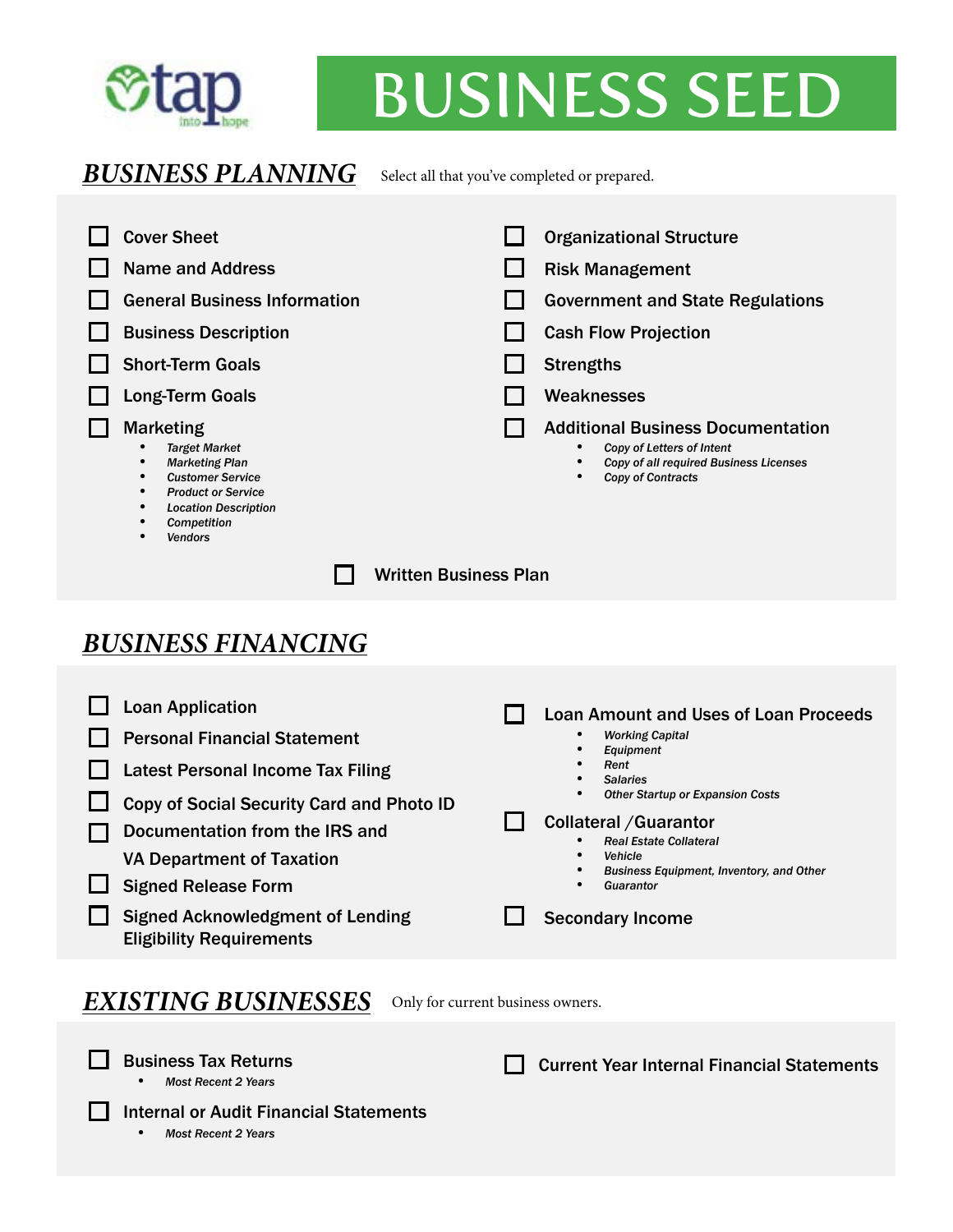### BUSINESS SEED *RELEASE FORM*

#### *CREDIT REPORT*

I give Total Action Against Poverty in Roanoke Valley permission to check my/our credit history. I also agree to answer questions regarding my/our credit history

Signature of Applicant Date Date

#### *BACKGROUND CHECK*

I give Total Action Against Poverty in Roanoke Valley permission to check my/our background. I also agree to answer questions regarding my/our background checks.

Signature of Applicant Date Date

#### *BUSINESS INFORMATION RELEASE*

I give Total Action Against Poverty in Roanoke Valley permission to promote my business to community leaders and other businesses in the Business SEED Loan Program.

Signature of Applicant Date Date Date

#### *PHOTO RELEASE*

I give Total Action Against Poverty in Roanoke Valley permission to use pictures of my business and me to promote my business and the Business SEED Loan Program.

Signature of Applicant Date Date

#### *SIGNATURE OF ACKNOWLEDGEMENT*

By signing below, I signify that I understand and agree with the above information.

Signature of Applicant Date Date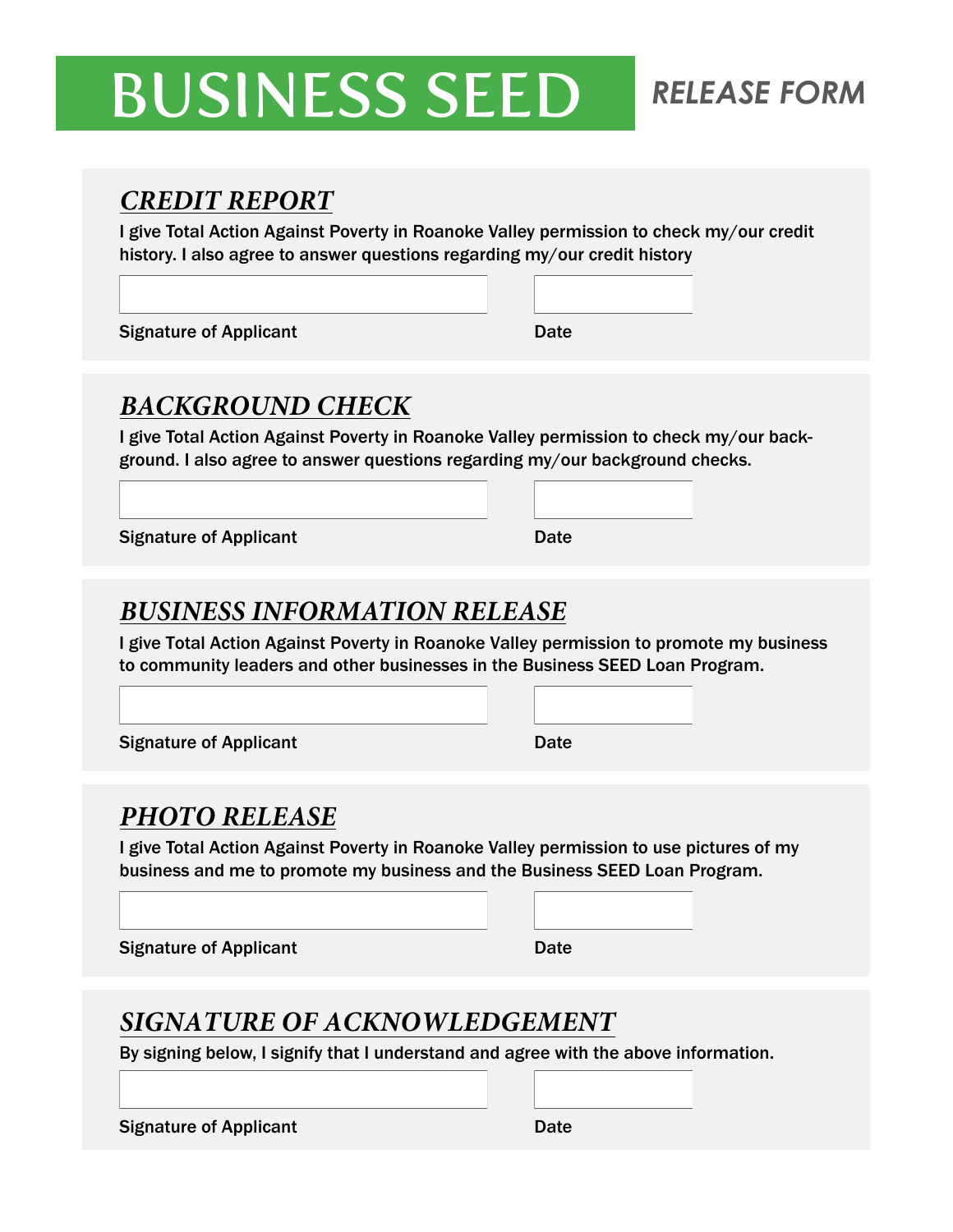### BUSINESS SEED *ELIGIBILITY*

## *REQUIREMENTS*

#### *LOAN AMOUNTS*

Minimum loan amounts are \$500. Maximum loan amounts are \$50,000.

#### *ELIGIBILITY REQUIREMENTS*

1. Business must be located within the cities of Roanoke, Salem, Covington; the counties of Bath, Alleghany, Botetourt, Craig, Roanoke, the towns of Vinton, or Clifton Forge. Location of the business, rather than the place of residence of the borrower, determines eligibility.

2. No unsettled judgments, collection items, or insurance, etc, that does not have workout agreements with 6 months of satisfactorily-made payments.

3. Personal and business taxes for the past 1-2 years must be presented. Federal and State taxes must be current.

4. Proof of 20-50% equity injection. Either cash to invest or receipts of purchases made and paid for by the owner.

5. Applicant is a U.S. Citizen or has green card/other proof of residence.

6. Funds will be used for working capital, inventory, equipment, or vehicle.

7. Applicants operating businesses for less than a year must meet at least one of the following requirements:

- Provide evidence of business management skills in the specific business industry.
- Provide evidence of business operating profitably.
- Provide evidence of strong personal and/or business financial management.
- Provide the signature of a guarantor with strong personal financial management history.
- Provide evidence of adequate collateral to secure the loan.

8. Borrower must complete the Business SEED training course as evidenced by the completion of a Business Plan, or demonstrates business skills sufficient to complete the business plan independently.

9. Borrower must not be able to access traditional credit products for small business.

10. Business must be eligible under SBA guidelines. The business must not be engaged in pornography or pyramid-type businesses.

11. Loan funds must be used for working capital, inventory, supplies, equipment, or vehicles. Loan funds cannot be used to consolidate or payoff current debts.

12. Applicant must provide reasonable explanations for judgments, collections, bankruptcies, bad checks, and 60-day past-due accounts.

13. Bankruptcies must not be within the past 12 months.

14. Child support must not be past due.

15. All derogatoriness on credit reports must be addressed and a written document verifying the payment schedule that has been agreed upon between the creditor and the applicant must be provided.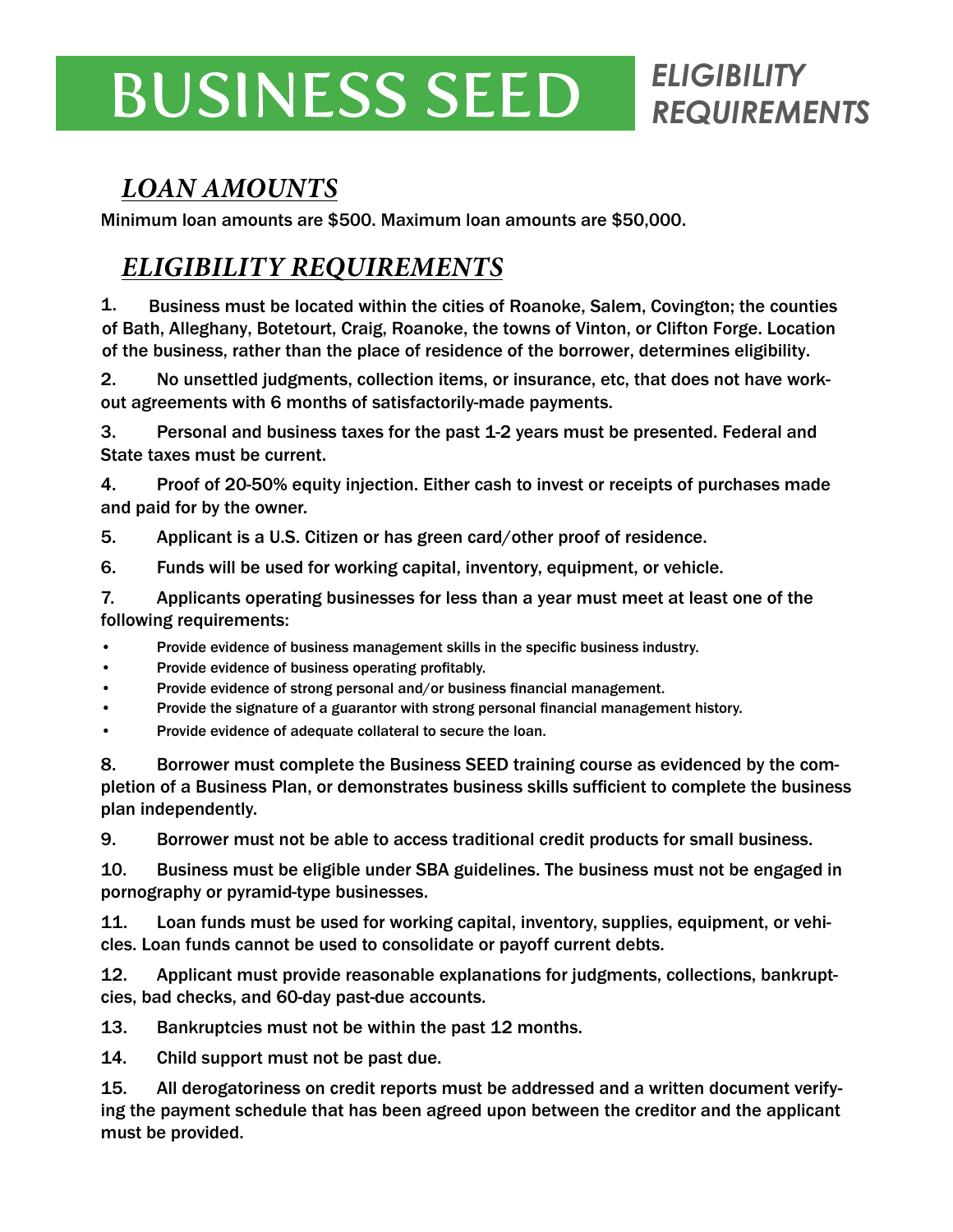### BUSINESS SEED *ELIGIBILITY*

#### *ELIGIBILITY REQUIREMENTS (CONTINUED)*

#### 16. Borrower must provide:

- Picture ID
- Social Security card
- Proof of current address

• Either proof of income for 6 months prior to applying for a loan (if attempting to qualify based upon income guidelines), or verification that loan would not be approved by a bank via (a) attempt made to secure funds from a bank; if declined by a bank, provide the bank's name and date when the attempt was made; (b) a verbal denial from the bank which can be verified by Business SEED staff; or (c) an attempt to secure a guarantee from the SBA; if declined by the SBA provide documentation stating this fact.

*REQUIREMENTS* 

17. Borrower must complete a cash flow analysis with the loan officer and determine working capital needs before submitting an application.

18. Borrower must review applicant's credit report, checking account status (last 3 months) and industry experience with the loan officer.

19. Borrower must be able to maintain a bookkeeping accounting system or contract the services of an accountant.

20. Borrower may need to have proof of work or contacts already obtained.

21. Collateral's equity must equal 50-80% of loan value for homes or liquid collateral. Collateral's equity must equal 100-150% of loan value for vehicles and equipment.

22. Owner must carry business liability insurance for their industry.

There are no guarantees of receiving a loan in any amount upon completion of the Business SEED Program.

Materials submitted through the Business SEED application process, copies of the business plan, information provided for support of the business plan, and the loan application and related references remain a part of the program participant's file. These materials are not returned to the loan applicant.

I have read the above Eligibility Requirements for participation in the Business SEED Loan Program*.*

| <b>Signature of Business SEED Applicant</b> | Date |
|---------------------------------------------|------|
|                                             |      |
|                                             |      |
| <b>Signature of Business SEED Staff</b>     | Date |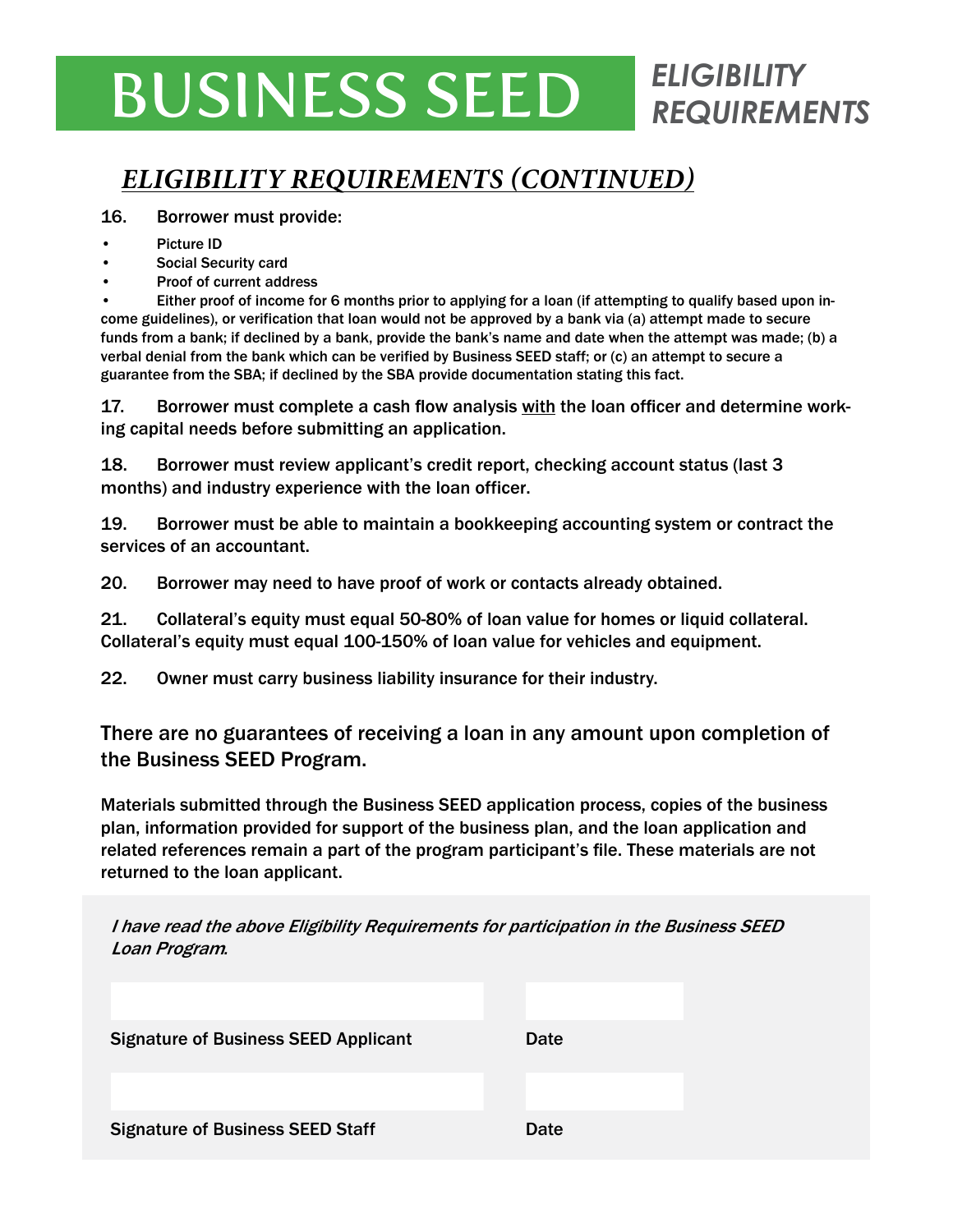*APPLICATION* 

#### *PERSONAL INFORMATION*

| Name:                                                                                                                                        |                    |                  | <b>Social Security #:</b> |                    |  |
|----------------------------------------------------------------------------------------------------------------------------------------------|--------------------|------------------|---------------------------|--------------------|--|
| <b>Address:</b>                                                                                                                              |                    |                  |                           |                    |  |
| City $\Box$ County $\Box$ Town $\Box$                                                                                                        |                    |                  | State:                    | Zip Code:          |  |
| <b>Home Phone:</b>                                                                                                                           | <b>Work Phone:</b> |                  |                           | <b>Cell Phone:</b> |  |
| <b>Previous Address:</b>                                                                                                                     |                    |                  |                           |                    |  |
| City $\Box$ County $\Box$ Town $\Box$                                                                                                        |                    |                  | State:                    | Zip Code:          |  |
| <b>BUSINESS INFORMATION</b>                                                                                                                  |                    |                  |                           |                    |  |
| <b>Name of Business:</b>                                                                                                                     |                    |                  |                           |                    |  |
| <b>Business Address:</b>                                                                                                                     |                    |                  |                           |                    |  |
| City $\Box$ County $\Box$ Town $\Box$<br>Zip Code:<br>State:                                                                                 |                    |                  |                           |                    |  |
| What type of business will/do you operate?<br>Retail $\Box$<br>Service $\Box$<br>Other $\Box$<br>Manufacturing $\Box$<br>Construction $\Box$ |                    |                  |                           |                    |  |
| If other, describe the type of business:                                                                                                     |                    |                  |                           |                    |  |
| Business Stage: Start-up $\Box$ Expansion $\Box$                                                                                             |                    |                  |                           |                    |  |
| In what month of what year did/will you start your business?                                                                                 |                    |                  |                           |                    |  |
| How many partners do/will you have?                                                                                                          |                    | Family:          | Non-Family:               |                    |  |
| <b>Names of Partners:</b>                                                                                                                    |                    |                  |                           |                    |  |
| How many people do you expect to<br>employ over the next two years?                                                                          |                    | <b>Full-Time</b> | Family:                   | Non-Family:        |  |
|                                                                                                                                              |                    | Part-Time        | Family:                   | Non-Family:        |  |
| Seasonal□ Part-Time<br>Will this be a full-time, seasonal, or part-time business? Full-Time $\Box$                                           |                    |                  |                           |                    |  |
| If seasonal, which months will you operate?:                                                                                                 |                    |                  |                           |                    |  |

#### *MANAGEMENT AND GUARANTORS* (100% of ownership must be shown)

| Name and Title: | <b>Social Security #</b> | <b>Percent Owned</b> |
|-----------------|--------------------------|----------------------|
|                 |                          | 0%                   |
|                 |                          | 0%                   |
|                 |                          | 0%                   |
|                 |                          | 0%                   |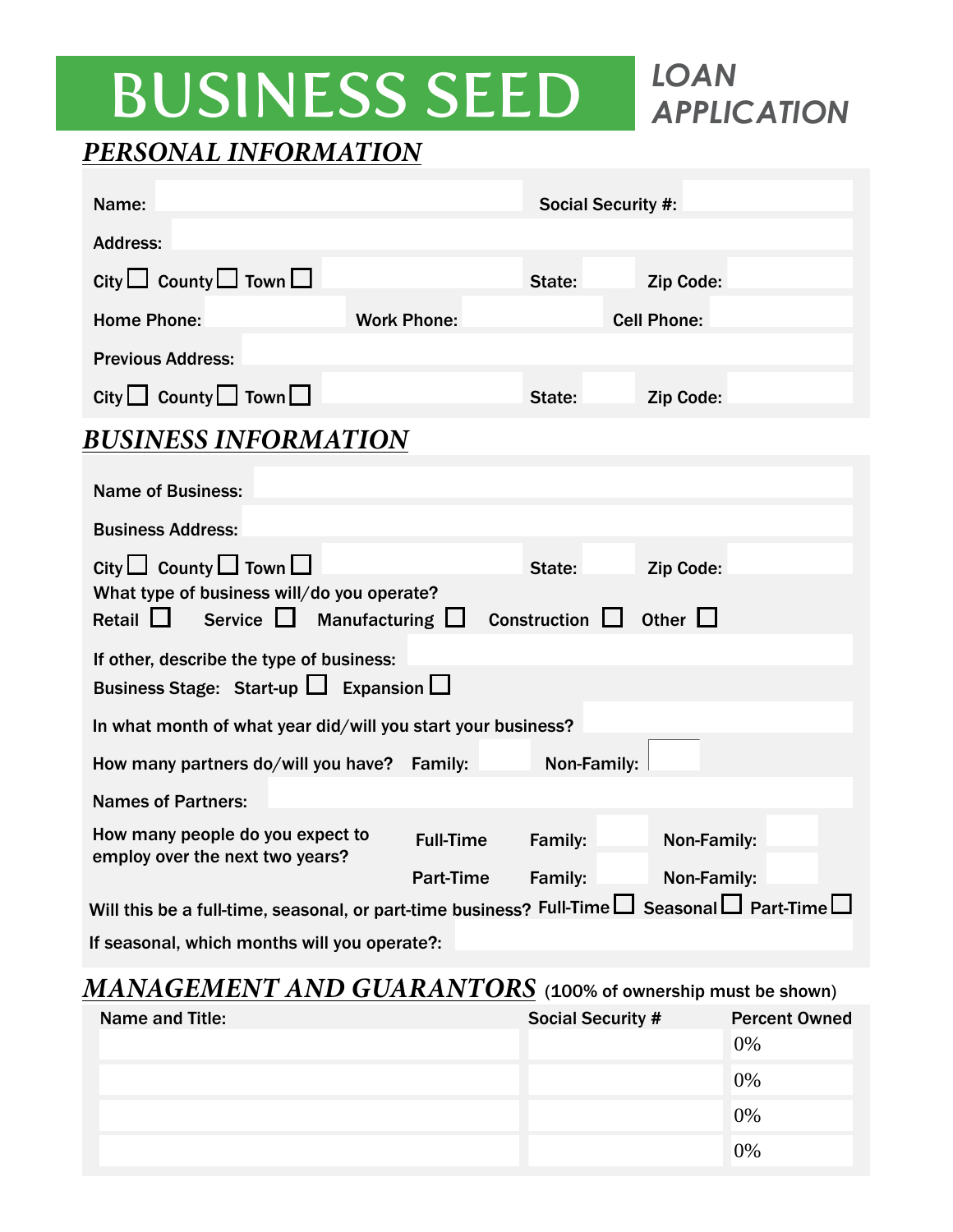*APPLICATION* 

#### *PURPOSE OF THE LOAN*

| Loan Requested Amount \$:                                                                                                                                          |                      |                                                                                              | Date needed by:              |                               |
|--------------------------------------------------------------------------------------------------------------------------------------------------------------------|----------------------|----------------------------------------------------------------------------------------------|------------------------------|-------------------------------|
| Not including the loan, how much of your own money will you invest?                                                                                                |                      |                                                                                              |                              |                               |
| How do you plan to use the funds?<br>Working Capital $\Box$ Inventory $\Box$<br>Describe the above loan proceed purchases                                          |                      | Equipment $\Box$                                                                             | <b>Facility Improvements</b> | Other $\Box$                  |
| Category listed above                                                                                                                                              | Purchase/Item/Detail |                                                                                              |                              | Amount \$                     |
|                                                                                                                                                                    |                      |                                                                                              |                              |                               |
|                                                                                                                                                                    |                      |                                                                                              |                              |                               |
|                                                                                                                                                                    |                      |                                                                                              |                              |                               |
|                                                                                                                                                                    |                      |                                                                                              |                              |                               |
|                                                                                                                                                                    |                      |                                                                                              |                              |                               |
| Will you receive other loans or funds for this project?                                                                                                            |                      | Yes $\Box$                                                                                   | No $\Box$                    |                               |
| If yes, by whom and how much?                                                                                                                                      |                      |                                                                                              |                              |                               |
| Have you ever been denied a loan for this business?                                                                                                                |                      | Yes $\Box$                                                                                   | $No$ $\Box$                  |                               |
| If yes, by whom and why?<br>(This information is to determine eligibility. A previous denial will be sufficient for completing this loan eligibility requirement.) |                      |                                                                                              |                              |                               |
| <b>BUSINESS DEBT SCHEDULE</b>                                                                                                                                      |                      | (Please provide details of your existing or previous business credit<br>relationships below) |                              |                               |
| Name and Address of Lender                                                                                                                                         |                      | Original Amount \$                                                                           |                              | <b>Current Outstanding \$</b> |
|                                                                                                                                                                    |                      |                                                                                              |                              |                               |

Collateral Pledged for Debt Purpose Monthly Payment Maturity Date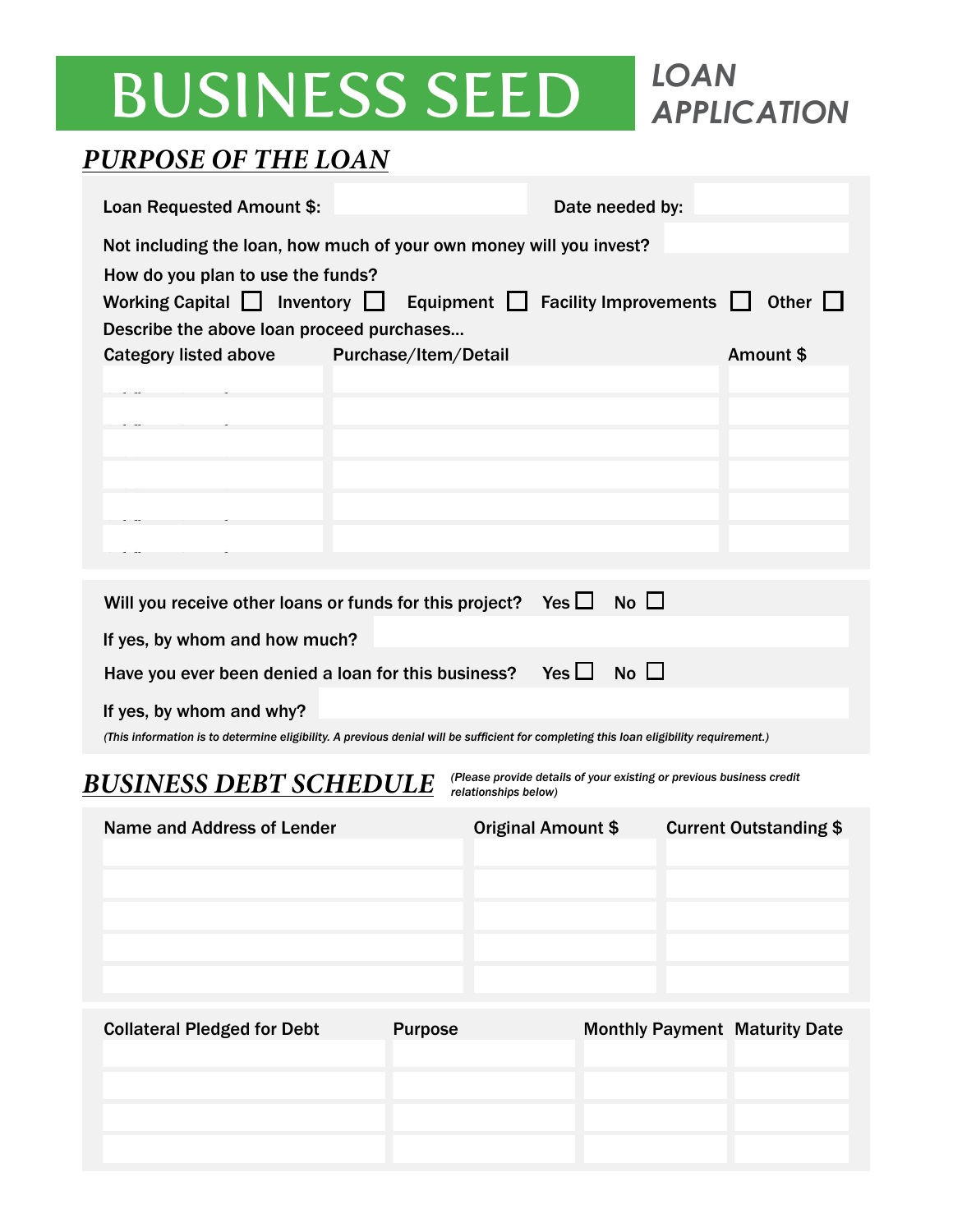

#### *INSURANCE SCHEDULE*

| <b>Type of Insurance</b> | <b>Insurance Company</b> | Amount \$ |                                |
|--------------------------|--------------------------|-----------|--------------------------------|
|                          |                          |           | Existing $\Box$ Planned $\Box$ |
|                          |                          |           | Existing $\Box$ Planned $\Box$ |
|                          |                          |           | Existing $\Box$ Planned $\Box$ |
|                          |                          |           | Existing $\Box$ Planned $\Box$ |
|                          |                          |           | Existing $\Box$ Planned $\Box$ |
|                          |                          |           |                                |

| Will any current household incomes cease or decrease after the business is started?  |         |         |  |
|--------------------------------------------------------------------------------------|---------|---------|--|
| Yes $\Box$ No $\Box$                                                                 |         |         |  |
| List the type of income, amount, and person for whom the income will cease/decrease. |         |         |  |
| Type of Income:                                                                      | Amount: | Person: |  |
|                                                                                      |         |         |  |

Exactly when will this change in income take place?

#### *COLLATERAL AGREEMENT*

Loans will be backed by collateral to the maximum extent feasible as determined by the loan commitment. What will you use as collateral?

|             |            | Currently                          |             | Current | <b>Remaining Monthly</b> |         |
|-------------|------------|------------------------------------|-------------|---------|--------------------------|---------|
| <b>Type</b> | Name/Model | Pledged                            | Serial/VIN# | Value   | <b>Debt</b>              | Payment |
|             |            | Yes $\Box$ No $\Box$               |             |         |                          |         |
|             |            | $\Box$ No $\Box$<br>Yes $\Box$     |             |         |                          |         |
|             |            | Yes $\Box$ No $\Box$               |             |         |                          |         |
|             |            | $\Box$ No<br>Yes $\Box$            |             |         |                          |         |
|             |            | $\mathsf{No}\square$<br>Yes $\Box$ |             |         |                          |         |
|             |            |                                    |             |         |                          |         |

| By signing below, I acknowledge that the above items are to be considered as collateral |
|-----------------------------------------------------------------------------------------|
| for a Business SEED or multi-party loan.                                                |

Signature of Applicant Date Date

#### *PRIMARY GUARANTOR*

| Name:           | Relationship:             |                            |  |
|-----------------|---------------------------|----------------------------|--|
| Phone #:        | <b>Social Security #:</b> |                            |  |
| <b>Address:</b> | City/County:              | <b>Zip Code:</b><br>State: |  |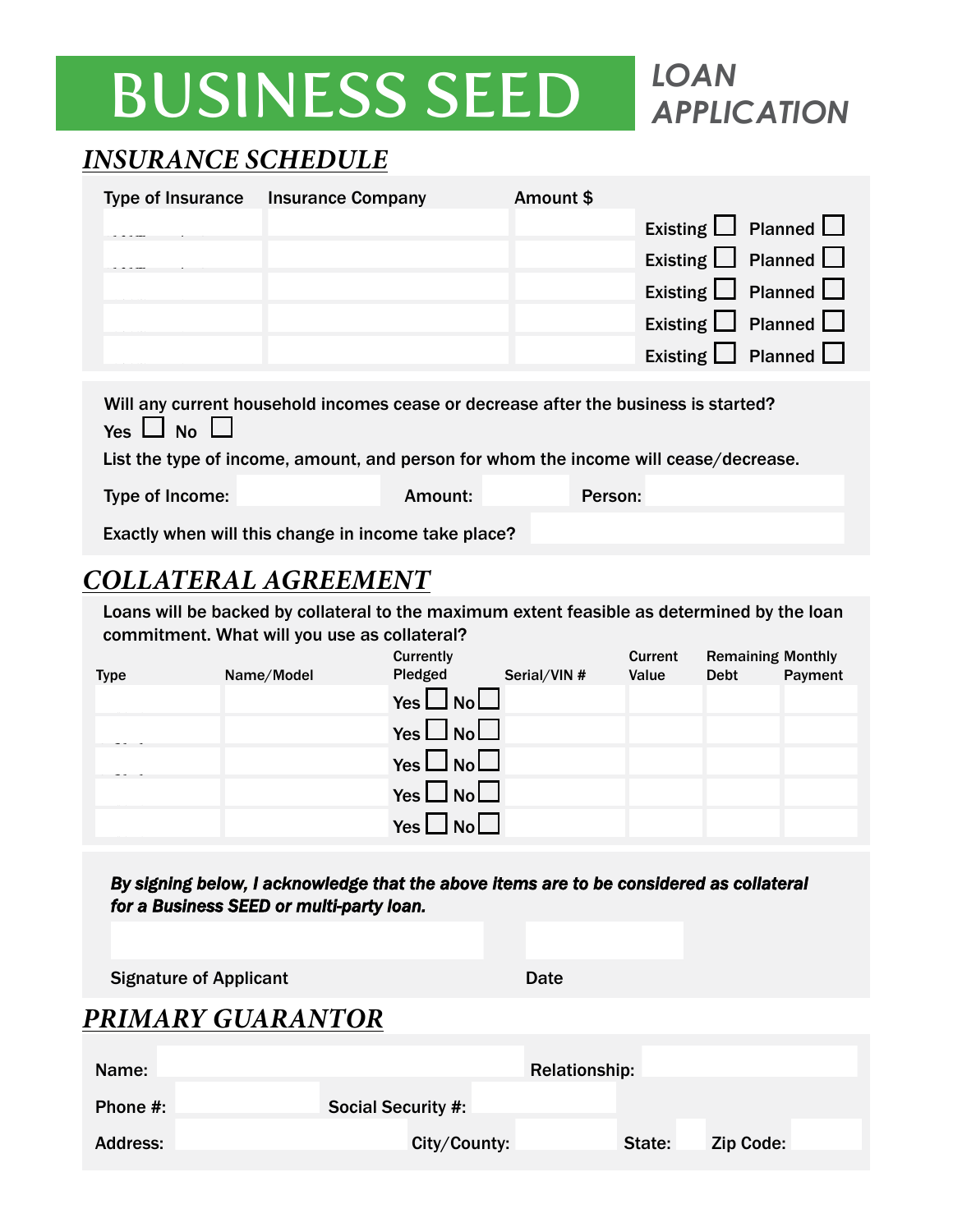# *APPLICATION*

#### *DECLARATION*

I declare to the best of my knowledge that the information in this application is complete and accurate and that falsification or misrepresentation of any information contained in this application could result in automatic denial of loan funds. I certify that the requested loan is for a business, and for business purposes only. Total Action Against Poverty and sponsoring Lenders are authorized to check my/our credit and background history, and to answer ques-tions about my/our credit experience with me/us.

Materials submitted through TAP's Business SEED Loan Application Process (copies of the business plan, as well as information provided for support of the business plan, the loan application, and related references) remain a part of the program participant's file and are not returned to the loan applicant. Also, I understand there are no guarantees of receiving a loan after completing the loan application.

If approved, I agree to meet with a Business SEED Loan Officer as requested by the (Initial) Business SEED staff to review and discuss any pertinent information pertaining to the performance of the loan.

I also agree to send monthly income statements pertaining to the performance of (Initial) my business.

| <b>Signature of Applicant</b>                 | <b>Date</b> |
|-----------------------------------------------|-------------|
|                                               |             |
| <b>Signature of Applicant</b>                 | <b>Date</b> |
|                                               |             |
| <b>Signature of Guarantor (if applicable)</b> | <b>Date</b> |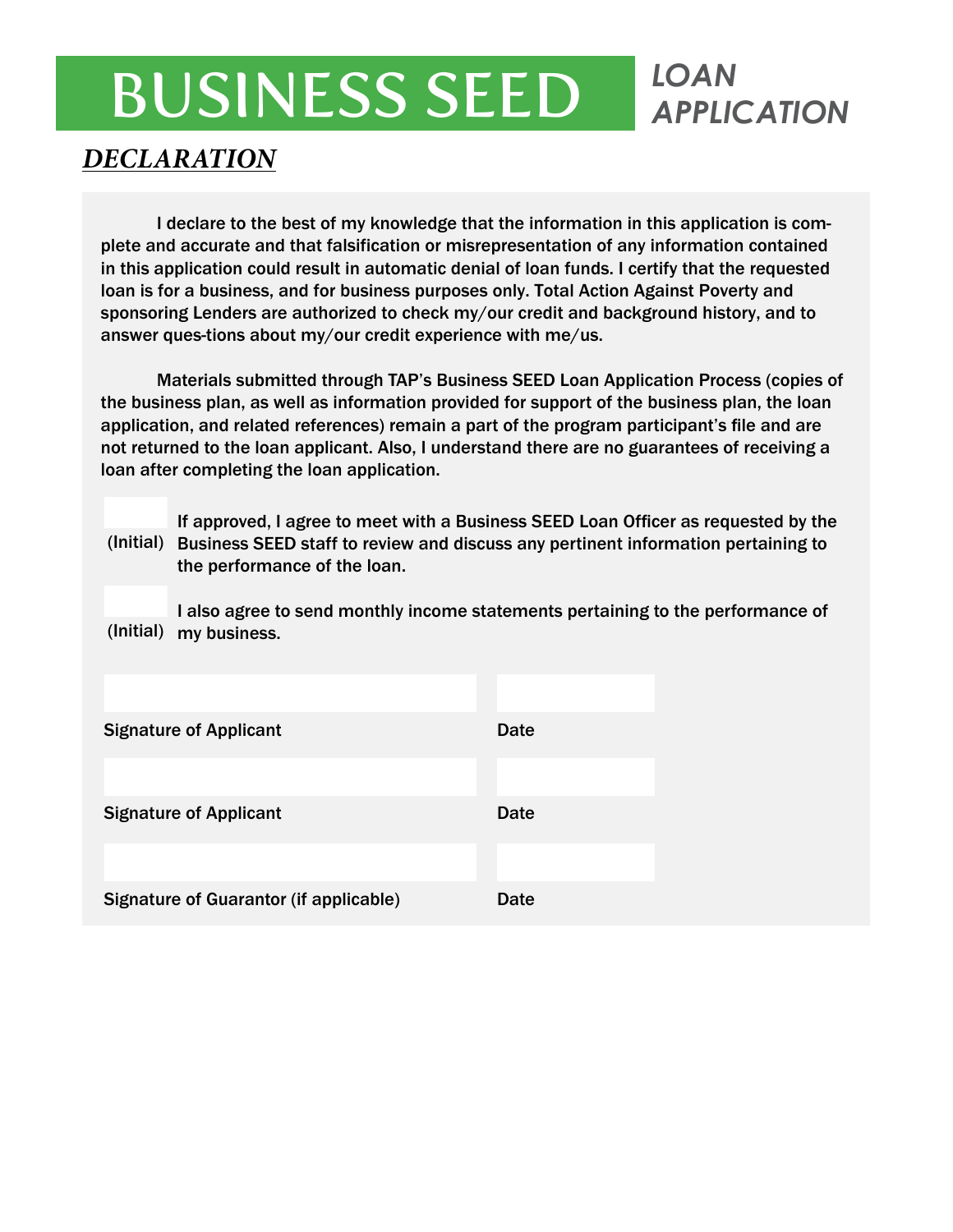# BUSINESS SEED *PERSONAL*

*FINANCIAL STATEMENT* 

#### *PERSONAL INFORMATION*

| <b>Applicant's Name:</b>       |             | Phone $#$ :               |  |
|--------------------------------|-------------|---------------------------|--|
| Employer:                      | Phone $#$ : |                           |  |
| <b>Employer Address:</b>       |             | City/County:              |  |
| State:                         | Zip Code:   | # of Years with Employer: |  |
| <b>Accountant's Name:</b>      |             | Phone $#$ :               |  |
| <b>Attorney's Name:</b>        |             | Phone $#$ :               |  |
| Investor's/Broker's Name:      |             | Phone #:                  |  |
| <b>Insurance Agent's Name:</b> |             | Phone #:                  |  |

#### *INCOME AND EXPENSES*

| <b>Annual Income</b>                                                                 | Amount \$ | <b>Annual Expenses</b>                 | Amount \$ |  |
|--------------------------------------------------------------------------------------|-----------|----------------------------------------|-----------|--|
| Salary (applicant)                                                                   |           | <b>Federal Taxes</b>                   |           |  |
| Salary (co-applicant)                                                                |           | <b>State Taxes</b>                     |           |  |
| Bonuses/Commissions (applicant)                                                      |           | Rent                                   |           |  |
| Bonuses/Commissions (co-applicant)                                                   |           | <b>Maintenance</b>                     |           |  |
| <b>Rental Income</b>                                                                 |           | Mortgage Payments (investment)         |           |  |
| Interest Income                                                                      |           | <b>Mortgage Payments (residential)</b> |           |  |
| <b>Dividend Income</b>                                                               |           | <b>Credit Card Payments</b>            |           |  |
| <b>Capital Gains</b>                                                                 |           | <b>Auto Loan Payments</b>              |           |  |
| <b>Partnership Income</b>                                                            |           | <b>Insurance</b>                       |           |  |
| <b>Other Investment Income</b>                                                       |           | Alimony/Child Support                  |           |  |
| Other (specify)                                                                      |           | <b>Tuition/School Loan Payments</b>    |           |  |
| Other (specify)                                                                      |           | Living Expenses (food/utilities/bills) |           |  |
| Other (specify)                                                                      |           | <b>Medical Expenses</b>                |           |  |
| Other (specify)                                                                      |           | Other (specify)                        |           |  |
| Other (specify)                                                                      |           | Other (specify)                        |           |  |
| <b>Total Income</b>                                                                  | \$0.00    | <b>Total Expenses</b>                  | \$0.00    |  |
| Difference between Total Income and Total Expenses<br>(Net Income or Loss)<br>\$0.00 |           |                                        |           |  |